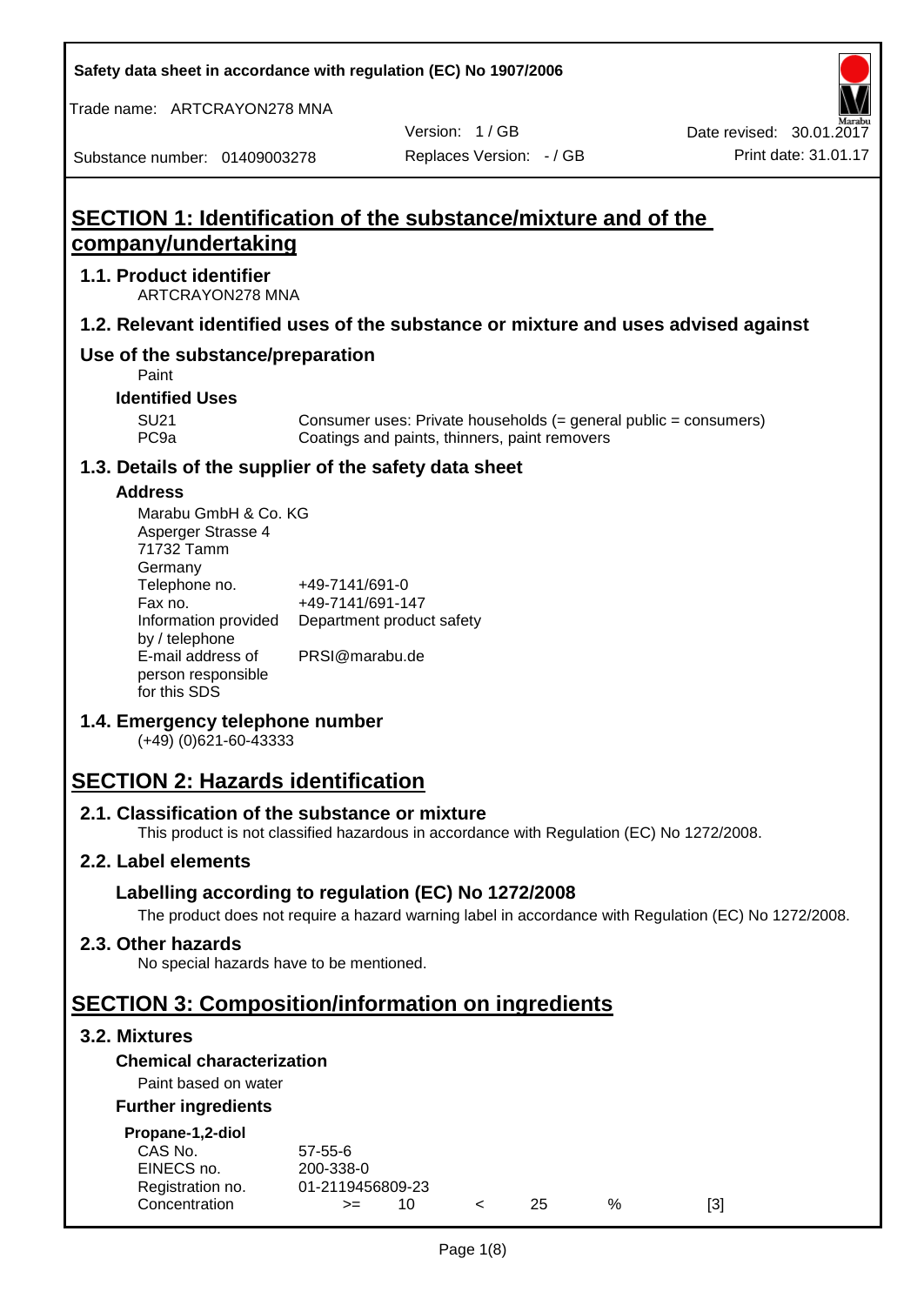#### **Safety data sheet in accordance with regulation (EC) No 1907/2006**

Trade name: ARTCRAYON278 MNA

Substance number: 01409003278 Version: 1 / GB Replaces Version: - / GB Print date: 31.01.17 Date revised: 30.01.2

# **Glycerol**

| CAS No.       | $56 - 81 - 5$ |  |   |                   |
|---------------|---------------|--|---|-------------------|
| EINECS no.    | 200-289-5     |  |   |                   |
| Concentration | $>=$          |  | % | $\lceil 3 \rceil$ |

[3] Substance with occupational exposure limits

# **SECTION 4: First aid measures**

## **4.1. Description of first aid measures**

#### **After skin contact**

Wash with plenty of water and soap. Do NOT use solvents or thinners.

#### **After eye contact**

Separate eyelids, wash the eyes thoroughly with water (15 min.). In case of irritation consult an oculist.

#### **After ingestion**

Rinse mouth thoroughly with water. If larger amounts are swallowed or in the event of symptoms take medical treatment.

#### **4.2. Most important symptoms and effects, both acute and delayed** Until now no symptoms known so far.

## **4.3. Indication of any immediate medical attention and special treatment needed Hints for the physician / treatment**

Treat symptomatically

# **SECTION 5: Firefighting measures**

# **5.1. Extinguishing media**

## **Suitable extinguishing media**

Carbon dioxide, Foam, Sand, Water

# **5.2. Special hazards arising from the substance or mixture**

In the event of fire the following can be released: Carbon monoxide (CO); dense black smoke; Carbon dioxide (CO2); Sulphur dioxide (SO2)

## **5.3. Advice for firefighters**

#### **Other information**

Collect contaminated fire-fighting water separately, must not be discharged into the drains.

# **SECTION 6: Accidental release measures**

**6.1. Personal precautions, protective equipment and emergency procedures** No particular measures required.

## **6.2. Environmental precautions**

No particular measures required.

## **6.3. Methods and material for containment and cleaning up**

Clean preferably with a detergent - avoid use of solvents.

#### **6.4. Reference to other sections**

Information regarding Safe handling, see Section 7. Information regarding personal protective measures, see Section 8. Information regarding waste disposal, see Section 13.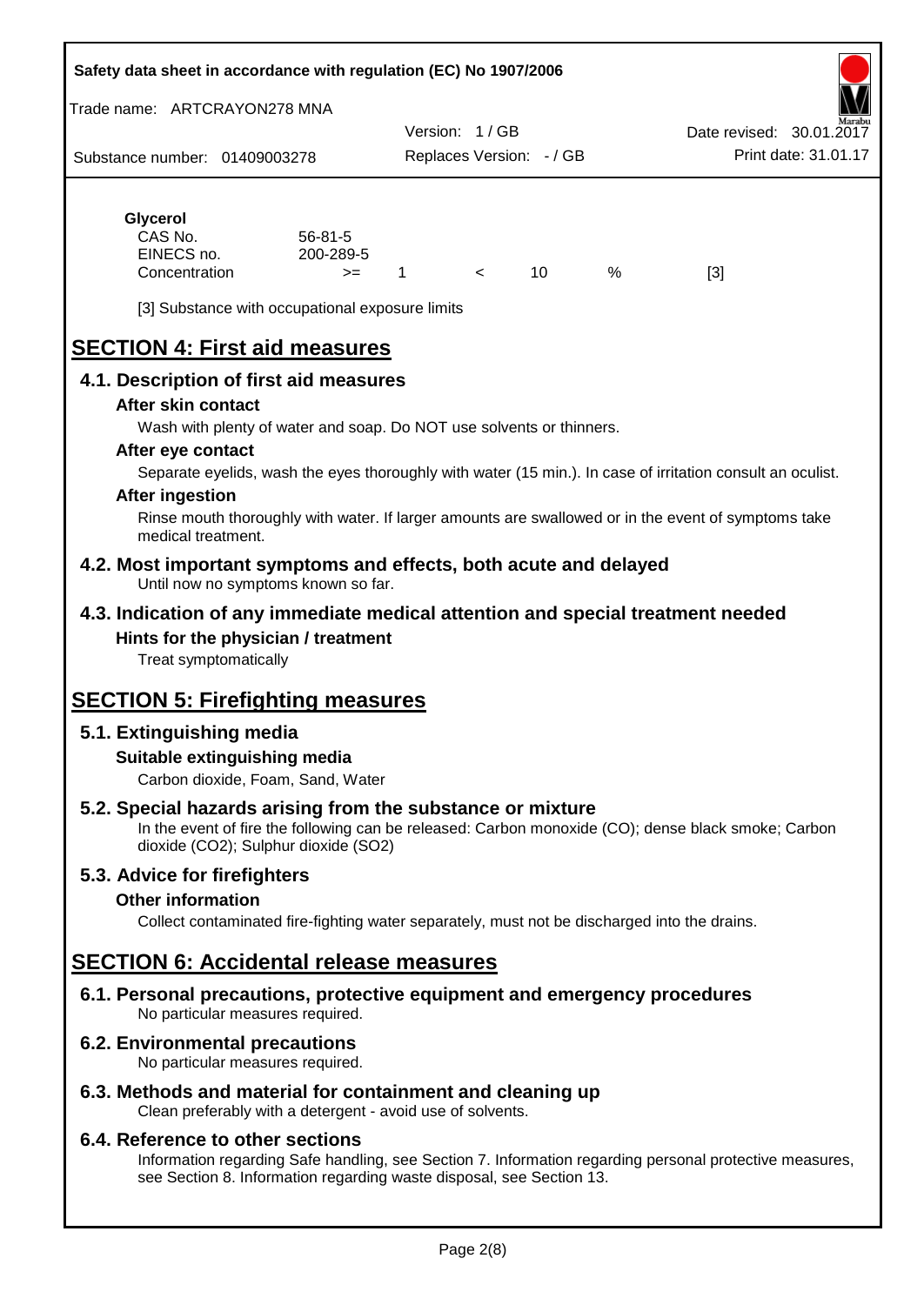| Safety data sheet in accordance with regulation (EC) No 1907/2006                                                                                 |                |                                                                                                   |                          |
|---------------------------------------------------------------------------------------------------------------------------------------------------|----------------|---------------------------------------------------------------------------------------------------|--------------------------|
| Trade name: ARTCRAYON278 MNA                                                                                                                      |                |                                                                                                   |                          |
|                                                                                                                                                   |                | Version: 1/GB                                                                                     | Date revised: 30.01.2017 |
| Substance number: 01409003278                                                                                                                     |                | Replaces Version: - / GB                                                                          | Print date: 31.01.17     |
|                                                                                                                                                   |                |                                                                                                   |                          |
| <b>SECTION 7: Handling and storage</b>                                                                                                            |                |                                                                                                   |                          |
| 7.1. Precautions for safe handling                                                                                                                |                |                                                                                                   |                          |
| Advice on safe handling<br>Advice on protection against fire and explosion<br>No special measures required.                                       |                | Avoid skin and eye contact. Smoking, eating and drinking shall be prohibited in application area. |                          |
| Classification of fires / temperature class / Ignition group / Dust explosion class<br>Temperature class                                          | T <sub>2</sub> |                                                                                                   |                          |
| 7.2. Conditions for safe storage, including any incompatibilities<br>Requirements for storage rooms and vessels<br>Store in frostfree conditions. |                |                                                                                                   |                          |
| Storage class according to TRGS 510                                                                                                               |                |                                                                                                   |                          |
| Storage class according to<br><b>TRGS 510</b>                                                                                                     | 12             | Non-combustible liquids                                                                           |                          |
| 7.3. Specific end use(s)<br>Paint                                                                                                                 |                |                                                                                                   |                          |
| <b>SECTION 8: Exposure controls/personal protection</b>                                                                                           |                |                                                                                                   |                          |
| 8.1. Control parameters                                                                                                                           |                |                                                                                                   |                          |
| <b>Exposure limit values</b>                                                                                                                      |                |                                                                                                   |                          |
| Glycerol                                                                                                                                          |                |                                                                                                   |                          |
| List                                                                                                                                              | EH40           |                                                                                                   |                          |
| Type                                                                                                                                              | WEL            |                                                                                                   |                          |
| Value<br><b>Status: 2011</b>                                                                                                                      | 10             | mg/m <sup>3</sup>                                                                                 |                          |
| Propane-1,2-diol                                                                                                                                  |                |                                                                                                   |                          |
| List                                                                                                                                              | EH40           |                                                                                                   |                          |
| Type                                                                                                                                              | <b>OES</b>     |                                                                                                   |                          |
| Value                                                                                                                                             | 10             | mg/m <sup>3</sup>                                                                                 |                          |
| <b>Status: 2011</b>                                                                                                                               |                |                                                                                                   |                          |
| <b>Other information</b><br>There are not known any further control parameters.                                                                   |                |                                                                                                   |                          |
|                                                                                                                                                   |                |                                                                                                   |                          |
| 8.2. Exposure controls                                                                                                                            |                |                                                                                                   |                          |
| <b>Exposure controls</b><br>Provide adequate ventilation.                                                                                         |                |                                                                                                   |                          |
|                                                                                                                                                   |                |                                                                                                   |                          |
| <b>SECTION 9: Physical and chemical properties</b>                                                                                                |                |                                                                                                   |                          |
| 9.1. Information on basic physical and chemical properties                                                                                        |                |                                                                                                   |                          |
| Form                                                                                                                                              | liquid         |                                                                                                   |                          |
| <b>Colour</b>                                                                                                                                     | coloured       |                                                                                                   |                          |
| <b>Odour</b>                                                                                                                                      | odourless      |                                                                                                   |                          |
| <b>Odour threshold</b>                                                                                                                            |                |                                                                                                   |                          |
| Remarks                                                                                                                                           |                | No data available                                                                                 |                          |
| <b>Melting point</b>                                                                                                                              |                |                                                                                                   |                          |
| Remarks                                                                                                                                           | not determined |                                                                                                   |                          |

 $\mathbf{r}$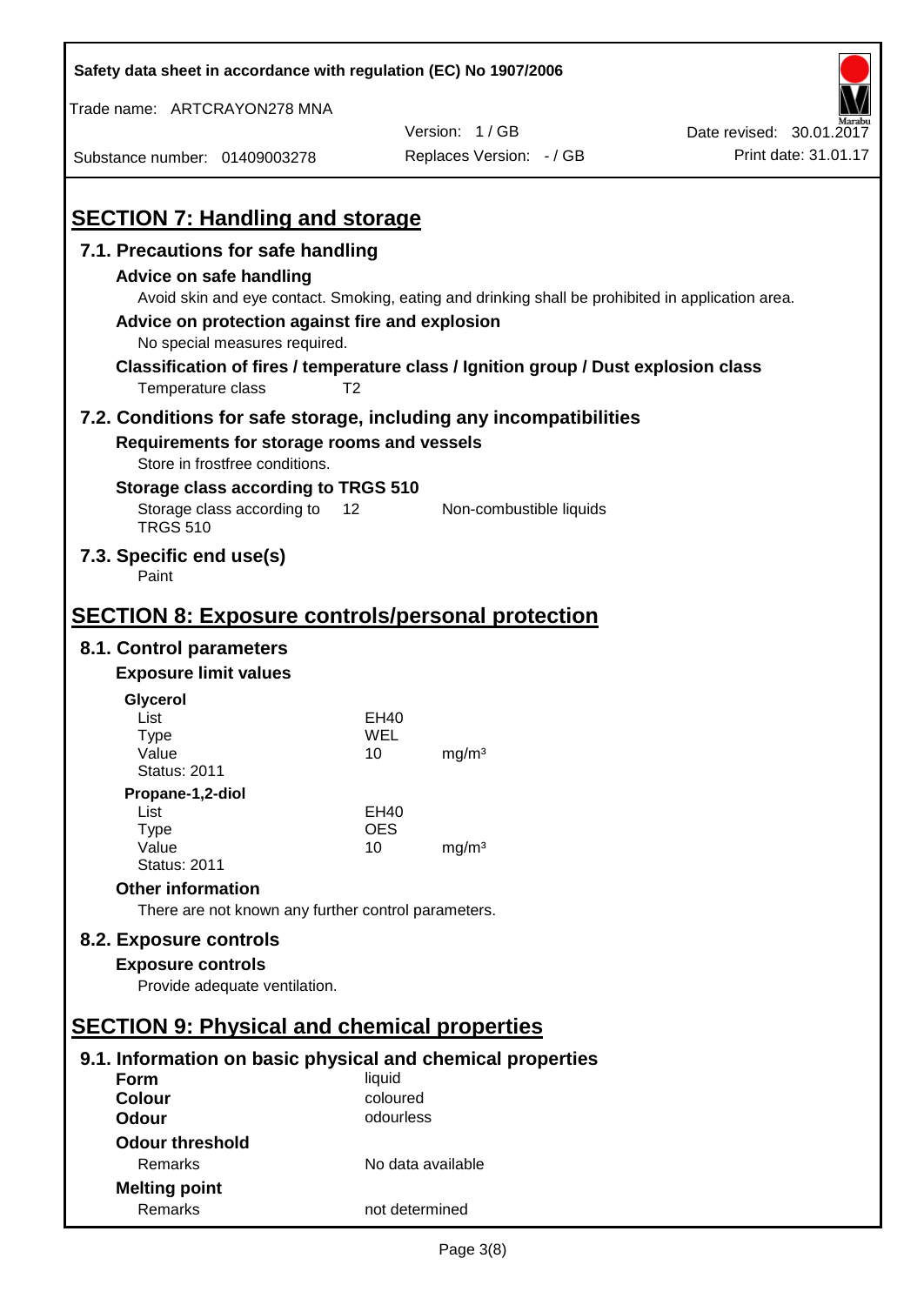| Safety data sheet in accordance with regulation (EC) No 1907/2006         |                                                            |                          |  |  |
|---------------------------------------------------------------------------|------------------------------------------------------------|--------------------------|--|--|
| Trade name: ARTCRAYON278 MNA                                              | Version: 1/GB                                              | Date revised: 30.01.2017 |  |  |
| Substance number: 01409003278                                             | Replaces Version: - / GB                                   | Print date: 31.01.17     |  |  |
| <b>Freezing point</b><br>Remarks                                          | not determined                                             |                          |  |  |
| Initial boiling point and boiling range                                   |                                                            |                          |  |  |
| Value<br>Pressure<br>Source                                               | 100<br>appr.<br>1.013<br>hPa<br>Literature value           | $\rm ^{\circ}C$          |  |  |
| <b>Flash point</b><br>Remarks                                             | Not applicable                                             |                          |  |  |
| Evaporation rate (ether $= 1$ ) :<br>Remarks                              | not determined                                             |                          |  |  |
| <b>Flammability (solid, gas)</b><br>Not applicable                        |                                                            |                          |  |  |
| Upper/lower flammability or explosive limits                              |                                                            |                          |  |  |
| Lower explosion limit<br>Upper explosion limit<br>Source                  | 2,6<br>appr.<br>12,5<br>appr.<br>Literature value          | $%$ (V)<br>$%$ (V)       |  |  |
| Vapour pressure<br>Value<br>Temperature                                   | 23<br>appr.<br>20<br>°C<br>Value taken from the literature | hPa                      |  |  |
| Method<br><b>Vapour density</b>                                           |                                                            |                          |  |  |
| Remarks                                                                   | not determined                                             |                          |  |  |
| <b>Density</b><br>Remarks                                                 | not determined                                             |                          |  |  |
| Solubility in water<br>Remarks                                            | miscible                                                   |                          |  |  |
| Ignition temperature                                                      |                                                            |                          |  |  |
| Value<br>Source                                                           | 371<br>appr.<br>Literature value                           | °C                       |  |  |
| <b>Viscosity</b><br>Remarks<br>Remarks                                    | not determined                                             |                          |  |  |
| 9.2. Other information<br><b>Other information</b><br>None known          |                                                            |                          |  |  |
| <b>SECTION 10: Stability and reactivity</b>                               |                                                            |                          |  |  |
| 10.1. Reactivity<br>None                                                  |                                                            |                          |  |  |
| 10.2. Chemical stability<br>No hazardous reactions known.                 |                                                            |                          |  |  |
| 10.3. Possibility of hazardous reactions<br>No hazardous reactions known. |                                                            |                          |  |  |
| 10.4. Conditions to avoid<br>No hazardous reactions known.                |                                                            |                          |  |  |
| 10.5. Incompatible materials                                              |                                                            |                          |  |  |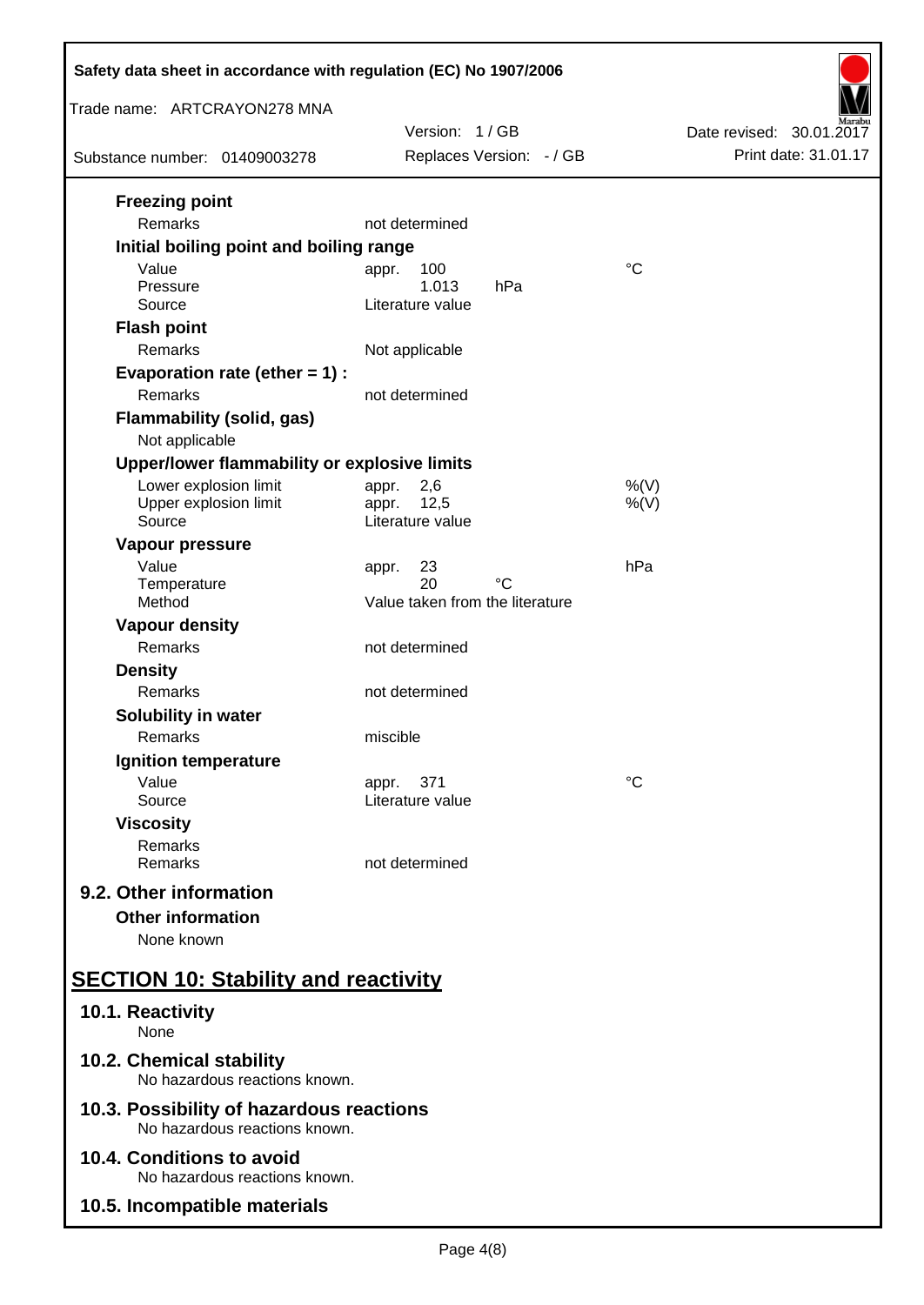| Safety data sheet in accordance with regulation (EC) No 1907/2006                              |                                                                                                    |                          |
|------------------------------------------------------------------------------------------------|----------------------------------------------------------------------------------------------------|--------------------------|
| Trade name: ARTCRAYON278 MNA                                                                   |                                                                                                    |                          |
|                                                                                                | Version: 1/GB                                                                                      | Date revised: 30.01.2017 |
| Substance number: 01409003278                                                                  | Replaces Version: - / GB                                                                           | Print date: 31.01.17     |
| None                                                                                           |                                                                                                    |                          |
| 10.6. Hazardous decomposition products<br>No hazardous decomposition products known.           |                                                                                                    |                          |
| <b>SECTION 11: Toxicological information</b>                                                   |                                                                                                    |                          |
| 11.1. Information on toxicological effects                                                     |                                                                                                    |                          |
| <b>Acute oral toxicity</b>                                                                     |                                                                                                    |                          |
| Remarks                                                                                        | Based on available data, the classification criteria are not met.                                  |                          |
| <b>Acute dermal toxicity</b>                                                                   |                                                                                                    |                          |
| Remarks                                                                                        | Based on available data, the classification criteria are not met.                                  |                          |
| <b>Acute inhalational toxicity</b>                                                             |                                                                                                    |                          |
| Remarks                                                                                        | Based on available data, the classification criteria are not met.                                  |                          |
| <b>Skin corrosion/irritation</b>                                                               |                                                                                                    |                          |
| Remarks                                                                                        | Based on available data, the classification criteria are not met.                                  |                          |
| Serious eye damage/irritation                                                                  |                                                                                                    |                          |
| Remarks                                                                                        | Based on available data, the classification criteria are not met.                                  |                          |
| <b>Sensitization</b>                                                                           |                                                                                                    |                          |
| Remarks                                                                                        | Based on available data, the classification criteria are not met.                                  |                          |
| <b>Mutagenicity</b>                                                                            |                                                                                                    |                          |
| Remarks                                                                                        | Based on available data, the classification criteria are not met.                                  |                          |
| <b>Reproductive toxicity</b><br>Remarks                                                        |                                                                                                    |                          |
|                                                                                                | Based on available data, the classification criteria are not met.                                  |                          |
| Carcinogenicity<br>Remarks                                                                     | Based on available data, the classification criteria are not met.                                  |                          |
| <b>Specific Target Organ Toxicity (STOT)</b>                                                   |                                                                                                    |                          |
|                                                                                                |                                                                                                    |                          |
| <b>Single exposure</b><br>Remarks                                                              | Based on available data, the classification criteria are not met.                                  |                          |
| <b>Repeated exposure</b><br>Remarks                                                            | Based on available data, the classification criteria are not met.                                  |                          |
| <b>Aspiration hazard</b>                                                                       |                                                                                                    |                          |
|                                                                                                | Based on available data, the classification criteria are not met.                                  |                          |
| <b>Experience in practice</b>                                                                  |                                                                                                    |                          |
| risk to health can be expected.                                                                | Provided all the recommended protective and safety precautions are taken, experience shows that no |                          |
| <b>Other information</b>                                                                       |                                                                                                    |                          |
| There are no data available on the mixture itself.<br>Directive 1999/45/EC and not classified. | The mixture has been assessed following the conventional method of the Dangerous Preparations      |                          |
| <b>SECTION 12: Ecological information</b>                                                      |                                                                                                    |                          |
| 12.1. Toxicity                                                                                 |                                                                                                    |                          |
| <b>General information</b>                                                                     |                                                                                                    |                          |

There are no data available on the mixture itself.Do not allow to enter drains or water courses.The mixture has been assessed following the summation method of the CLP Regulation (EC) No 1272/2008 and is not classified as dangerous for the environment.

# **12.2. Persistence and degradability**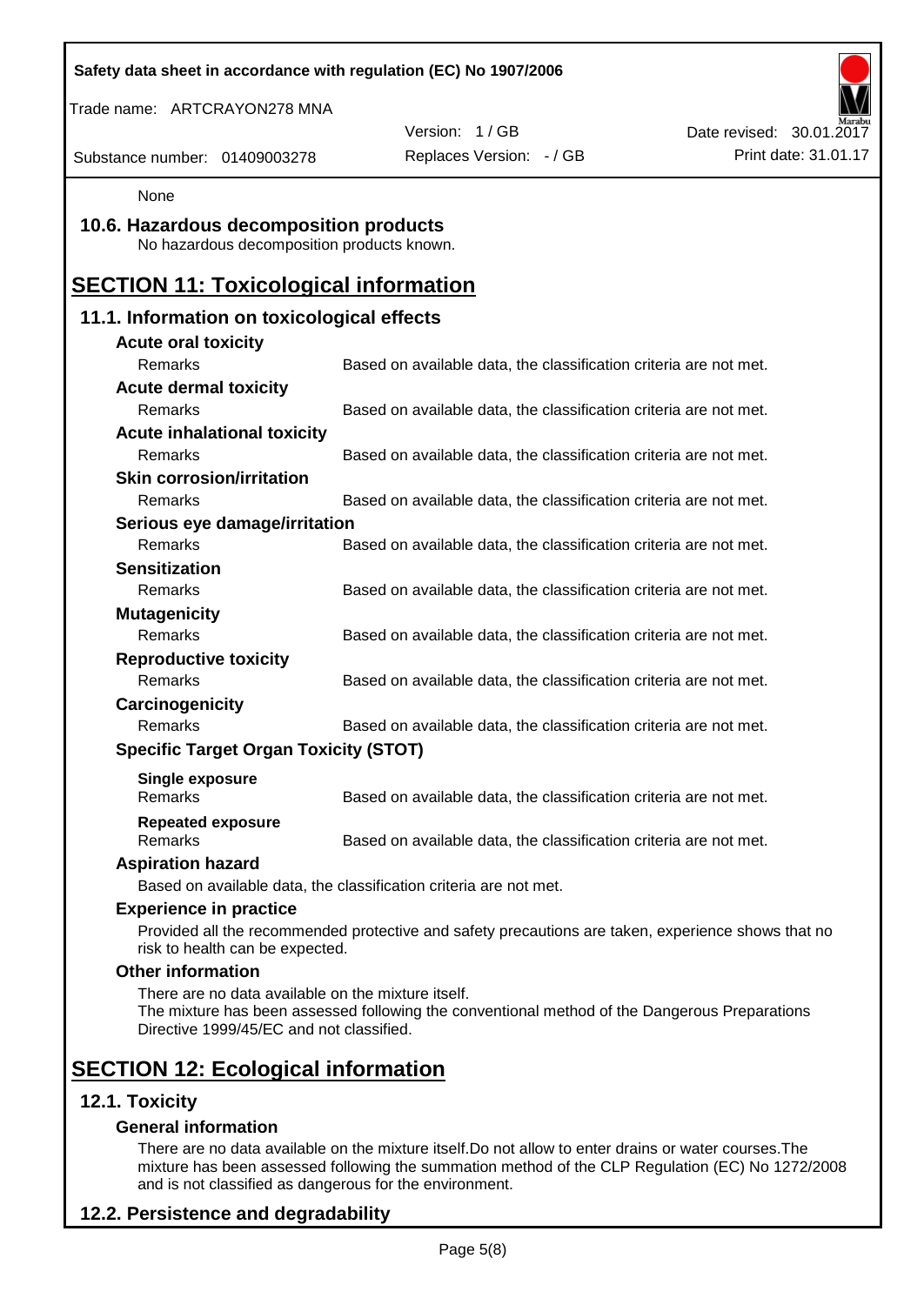| Safety data sheet in accordance with regulation (EC) No 1907/2006 |                                                                                                       |                          |
|-------------------------------------------------------------------|-------------------------------------------------------------------------------------------------------|--------------------------|
| Trade name: ARTCRAYON278 MNA                                      |                                                                                                       |                          |
|                                                                   | Version: 1/GB                                                                                         | Date revised: 30.01.2017 |
| Substance number: 01409003278                                     | Replaces Version: - / GB                                                                              | Print date: 31.01.17     |
| <b>General information</b>                                        |                                                                                                       |                          |
| There are no data available on the mixture itself.                |                                                                                                       |                          |
| 12.3. Bioaccumulative potential<br><b>General information</b>     |                                                                                                       |                          |
| There are no data available on the mixture itself.                |                                                                                                       |                          |
| 12.4. Mobility in soil                                            |                                                                                                       |                          |
| <b>General information</b>                                        |                                                                                                       |                          |
| There are no data available on the mixture itself.                |                                                                                                       |                          |
| 12.5. Results of PBT and vPvB assessment                          |                                                                                                       |                          |
| <b>General information</b>                                        |                                                                                                       |                          |
| There are no data available on the mixture itself.                |                                                                                                       |                          |
| 12.6. Other adverse effects                                       |                                                                                                       |                          |
| <b>General information</b>                                        |                                                                                                       |                          |
| There are no data available on the mixture itself.                |                                                                                                       |                          |
| <b>SECTION 13: Disposal considerations</b>                        |                                                                                                       |                          |
| 13.1. Waste treatment methods                                     |                                                                                                       |                          |
| Disposal recommendations for the product                          |                                                                                                       |                          |
| with water and put into the drainage system.                      | The product can be placed with other household refuse. Small residues in containers can be washed-out |                          |
| Disposal recommendations for packaging                            |                                                                                                       |                          |
| Completely emptied packagings can be given for recycling.         | Packaging that cannot be cleaned should be disposed off as product waste.                             |                          |
| <b>SECTION 14: Transport information</b>                          |                                                                                                       |                          |
| <b>Land transport ADR/RID</b>                                     |                                                                                                       |                          |
| Non-dangerous goods<br>14.1. UN number                            |                                                                                                       |                          |
| UN-                                                               |                                                                                                       |                          |
| 14.2. UN proper shipping name                                     |                                                                                                       |                          |
| 14.3. Transport hazard class(es)                                  |                                                                                                       |                          |
| Class                                                             |                                                                                                       |                          |
| Label<br>14.4. Packing group                                      |                                                                                                       |                          |
| Packing group                                                     |                                                                                                       |                          |
| Transport category<br>0<br>14.5. Environmental hazards            |                                                                                                       |                          |
|                                                                   |                                                                                                       |                          |
| <b>Marine transport IMDG/GGVSee</b>                               |                                                                                                       |                          |
| 14.1. UN number                                                   | The product does not constitute a hazardous substance in sea transport.                               |                          |
| $UN -$                                                            |                                                                                                       |                          |
| 14.2. UN proper shipping name                                     |                                                                                                       |                          |
| 14.3. Transport hazard class(es)                                  |                                                                                                       |                          |
| <b>Class</b><br>Subsidiary risk                                   |                                                                                                       |                          |
|                                                                   |                                                                                                       |                          |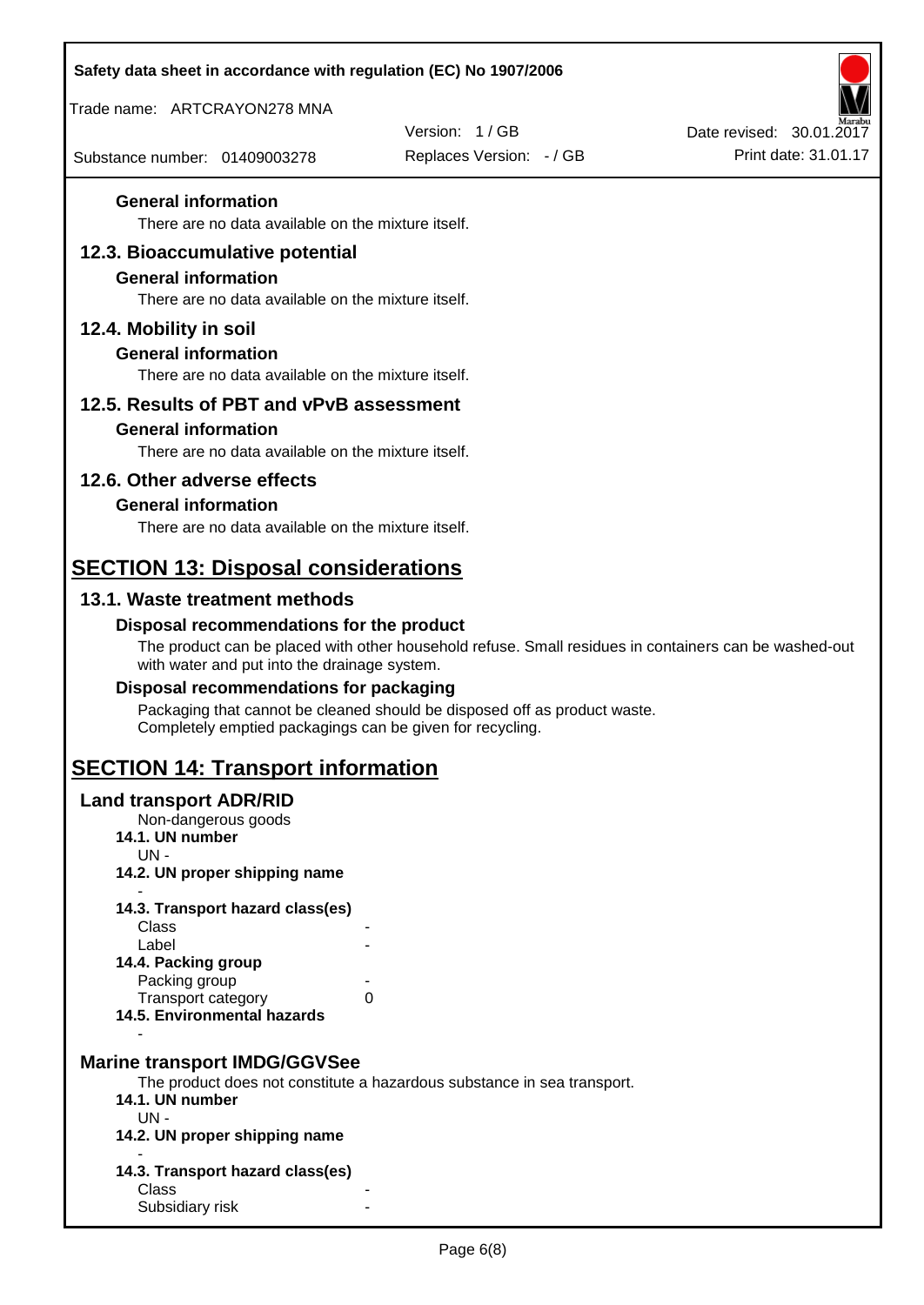| Safety data sheet in accordance with regulation (EC) No 1907/2006                                          |                                                                                                       |                          |
|------------------------------------------------------------------------------------------------------------|-------------------------------------------------------------------------------------------------------|--------------------------|
| Trade name: ARTCRAYON278 MNA                                                                               |                                                                                                       |                          |
|                                                                                                            | Version: 1/GB                                                                                         | Date revised: 30.01.2017 |
| Substance number: 01409003278                                                                              | Replaces Version: - / GB                                                                              | Print date: 31.01.17     |
| 14.4. Packing group                                                                                        |                                                                                                       |                          |
| Packing group<br>14.5. Environmental hazards                                                               |                                                                                                       |                          |
| no                                                                                                         |                                                                                                       |                          |
| Air transport ICAO/IATA                                                                                    |                                                                                                       |                          |
|                                                                                                            | The product does not constitute a hazardous substance in air transport.                               |                          |
| 14.1. UN number<br>$UN -$                                                                                  |                                                                                                       |                          |
| 14.2. UN proper shipping name                                                                              |                                                                                                       |                          |
| 14.3. Transport hazard class(es)                                                                           |                                                                                                       |                          |
| Class                                                                                                      |                                                                                                       |                          |
| Subsidiary risk<br>14.4. Packing group                                                                     |                                                                                                       |                          |
| Packing group                                                                                              |                                                                                                       |                          |
| 14.5. Environmental hazards                                                                                |                                                                                                       |                          |
|                                                                                                            |                                                                                                       |                          |
| Information for all modes of transport                                                                     |                                                                                                       |                          |
| 14.6. Special precautions for user<br>Transport within the user's premises:                                |                                                                                                       |                          |
|                                                                                                            | Always transport in closed containers that are upright and secure.                                    |                          |
|                                                                                                            | Ensure that persons transporting the product know what to do in the event of an accident or spillage. |                          |
| <b>Other information</b><br>no                                                                             | 14.7. Transport in bulk according to Annex II of Marpol and the IBC Code                              |                          |
| <b>SECTION 15: Regulatory information</b>                                                                  |                                                                                                       |                          |
| 15.1. Safety, health and environmental regulations/legislation specific for the substance                  |                                                                                                       |                          |
| or mixture                                                                                                 |                                                                                                       |                          |
| <b>VOC</b>                                                                                                 |                                                                                                       |                          |
| VOC (EU)                                                                                                   | 13,5<br>%                                                                                             |                          |
| <b>Other information</b>                                                                                   |                                                                                                       |                          |
|                                                                                                            | The product does not contain substances of very high concern (SVHC).                                  |                          |
| <b>Other information</b>                                                                                   |                                                                                                       |                          |
|                                                                                                            | All components are contained in the TSCA inventory or exempted.                                       |                          |
| All components are contained in the AICS inventory.                                                        |                                                                                                       |                          |
| All components are contained in the PICCS inventory.<br>All components are contained in the DSL inventory. |                                                                                                       |                          |
| All components are contained in the IECSC inventory.                                                       |                                                                                                       |                          |
| All components are contained in the NZIOC inventory.                                                       |                                                                                                       |                          |
| All components are contained in the ENCS inventory.<br>All components are contained in the ECL inventory.  |                                                                                                       |                          |
| 15.2. Chemical safety assessment                                                                           |                                                                                                       |                          |
|                                                                                                            | For this preparation a chemical safety assessment has not been carried out.                           |                          |
|                                                                                                            |                                                                                                       |                          |
| <b>SECTION 16: Other information</b>                                                                       |                                                                                                       |                          |
| <b>Supplemental information</b>                                                                            | Relevant changes compared with the previous version of the safety data sheet are marked with: ***     |                          |
|                                                                                                            | This information is based on our present state of knowledge. However, it should not constitute a      |                          |
|                                                                                                            | guarantee for any specific product properties and shall not establish a legally valid relationship.   |                          |

Page 7(8)

The information in this Safety Data Sheet is based on the present state of knowledge and current